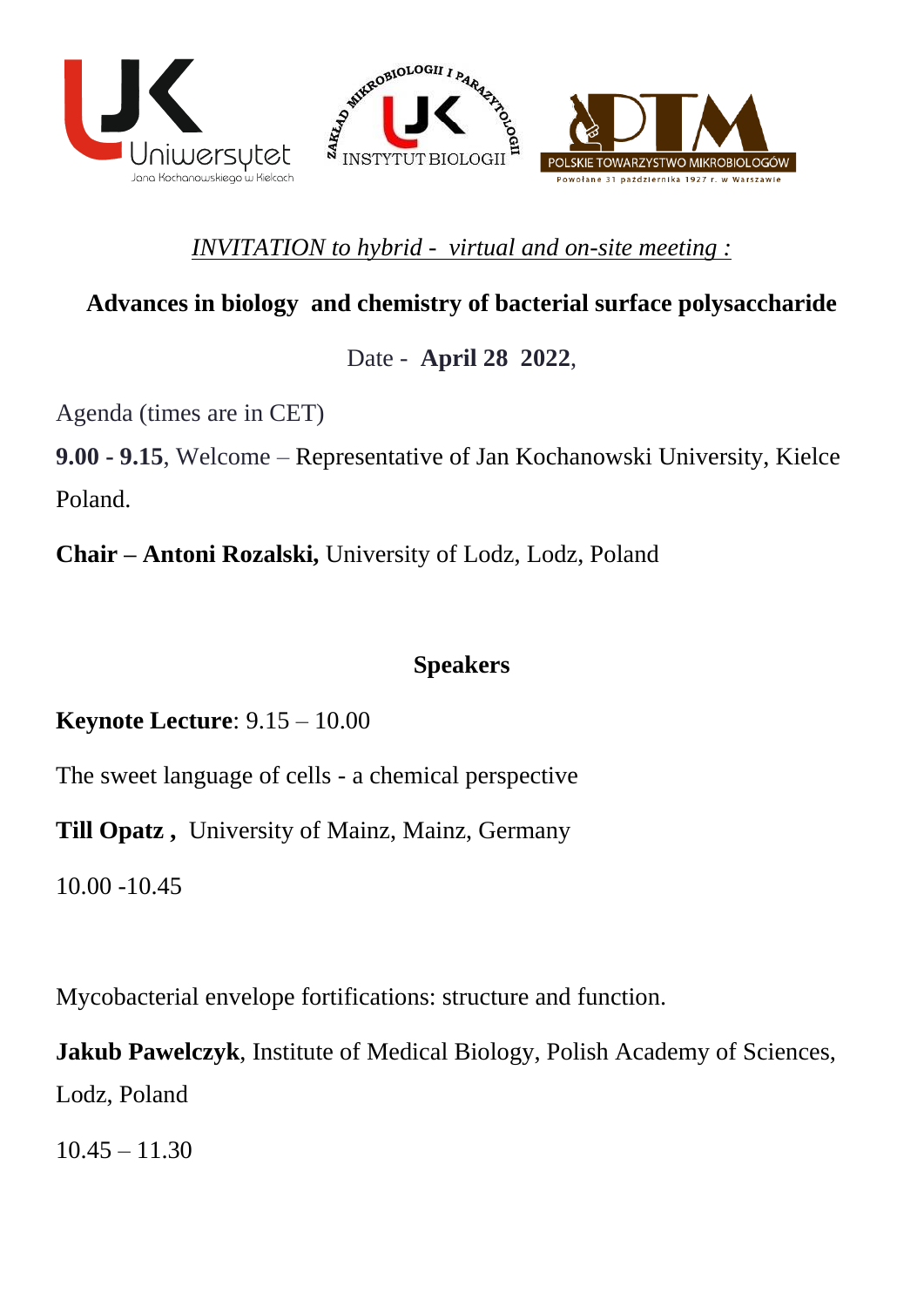The melibiose-derived glycation product mimics a unique epitope present in human and animal tissues.

**Andrzej Gamian**, [Hirszfeld Institute of Immunology and Experimental Therapy](https://hirszfeld.pl/) Polish Academy of Sciences, Wroclaw, Poland 11.30 -12.15

Multifaceted *Proteus* polysaccharides – serology, structure, and biological role. **Dominika Drzewiecka**, University of Lodz, Lodz, Poland

12.15 – 13.15 Coffee break

 $13.15 - 14.00$ 

Interaction of factors specific for complement lectin pathway with microbial surface structures.

**Maciej Cedzynski**, Institute of Medical Biology, Polish Academy of Sciences, Lodz, Poland .

 $14.00 - 14.45$ 

Past and future endotoxin studies of *Proteus mirabilis* (03) 1959 strain.

**Wieslaw Kaca**, Jan Kochanowski University, Kielce , Poland

14.45 – 15.00 - Concluding Remarks – Wieslaw Kaca,

=================================================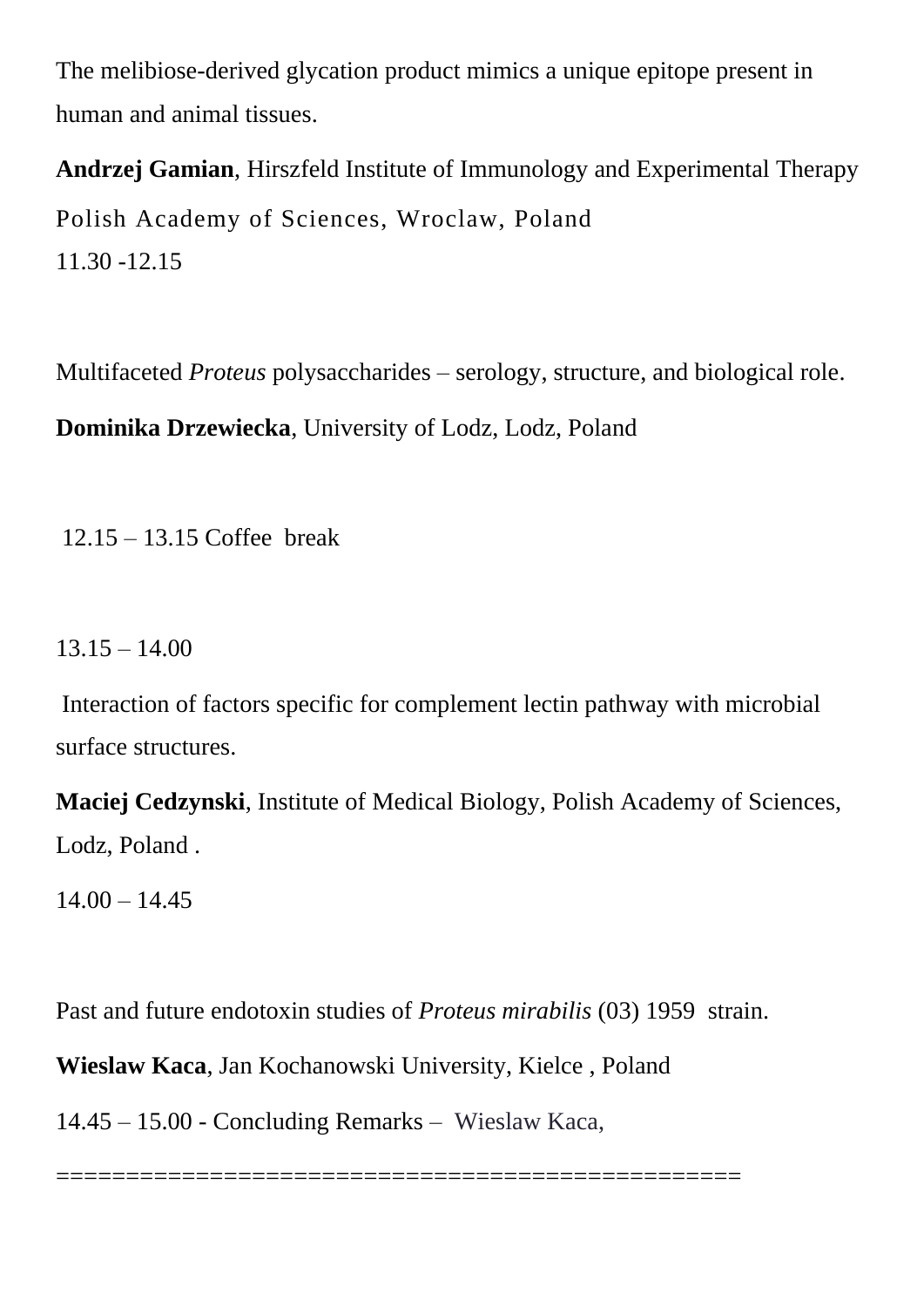Registration for on-line meeting only on ZOOM platform closes April 25, 2022 and is free. Contact – Dr Paulina Zarnowiec, e-mail: [paulina.zarnowiec@ujk.edu.pl, phone:](mailto:paulina.zarnowiec@ujk.edu.pl,%20%20phone) +48 41 349 6120

Venue: Jan Kochanowski University , Uniwersytecka 7, aula CB4, Pl 25-406 Kielce, Poland.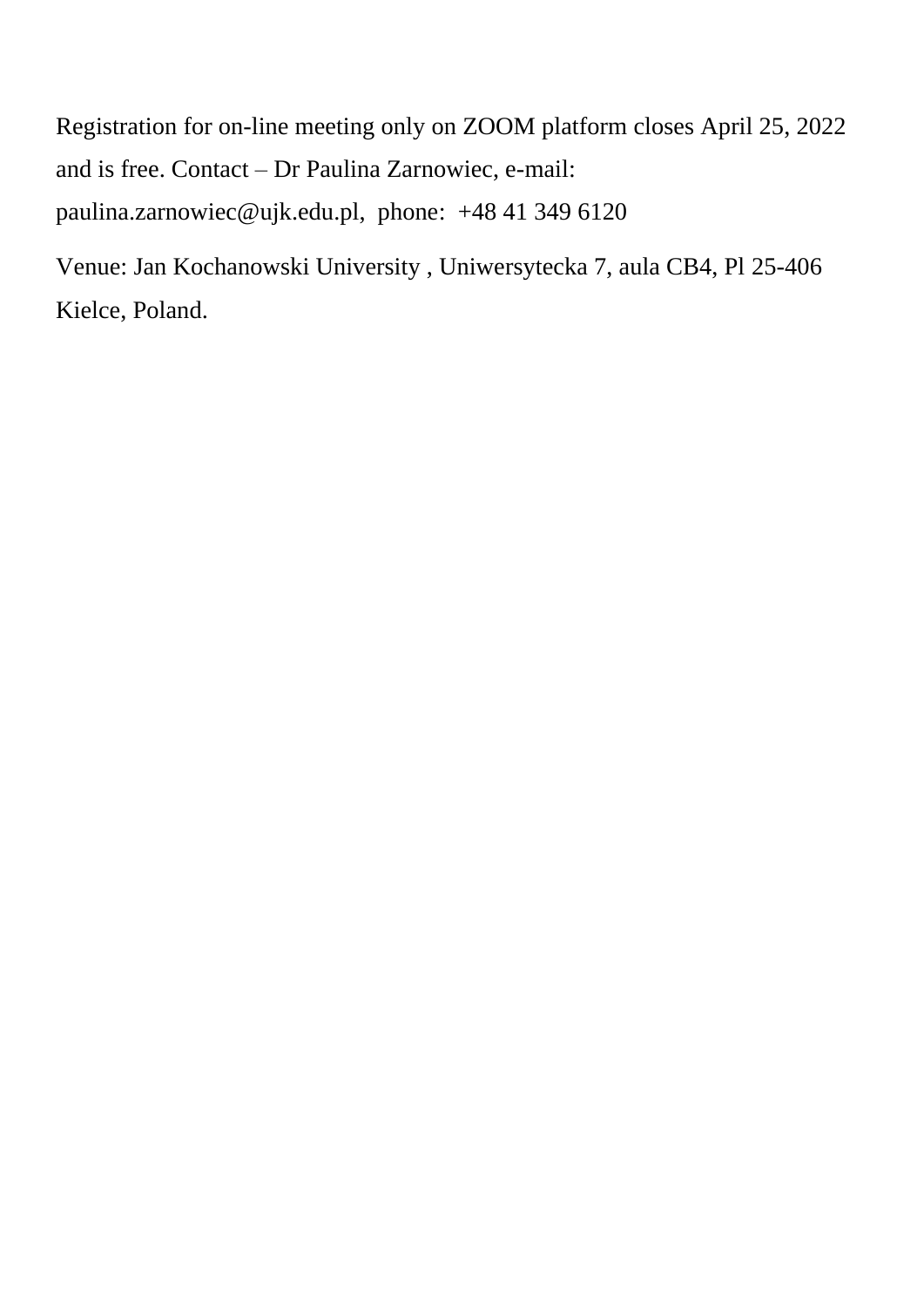### **ABSTRACTS**

### **The Sweet Language of Cells – A Chemical Perspective**

**Till Opatz**\*, Matthias Krumb, Jens Langhanki, Robert Forster

*Department of Chemistry, Johannes Gutenberg University, Mainz, Germany* 

Keywords: carbohydrates, cellular communication, neoglycoconjugates

Carbohydrates are key components of intercellular communication and not only play an important role in the immune system but also allow the selective targeting of certain cell types.

Examples for structural carbohydrates, the synthesis of a neoglycoconjugate vaccine for allergy prevention<sup>1</sup> and for the cell targeting of therapeutic nanocapsules and liposomes<sup>2,3</sup> using carbohydrates will be demonstrated and discussed.



Acknowledgements. Studies were supported by the Deutsche Forschungsgemeinschaft and the German Federal Ministry of Education and Research.

- 1. M. Krumb, M. Jäger, A. Voss, L. Immig, K. Peters, D. Kowalczyk, A. Bufe, T. Opatz, O. Holst, C. Vogel, M. Peters**,** *Chem. Eur. J.,* **2021**, *27*, 928. [https://chemistry](https://chemistry-europe.onlinelibrary.wiley.com/doi/abs/10.1002/chem.202002287)[europe.onlinelibrary.wiley.com/doi/abs/10.1002/chem.202002287](https://chemistry-europe.onlinelibrary.wiley.com/doi/abs/10.1002/chem.202002287)
- 2. K. Wagener, M. Bros, M. Krumb, J. Langhanki, S. Pektor, M. Worm, M. Schinnerer, E. Montermann, M. Miederer, H. Frey, T. Opatz, F. Rösch, *Adv. Therap.*, **2020**, 1900185. <https://onlinelibrary.wiley.com/doi/10.1002/adtp.201900185>
- 3. M. Krumb, M. L. Frey, J. Langhanki, R. Forster, D. Kowalczyk, V. Mailänder, K. Landfester, T. Opatz, *Cells*, **2020**, 2087. <https://www.mdpi.com/2073-4409/9/9/2087>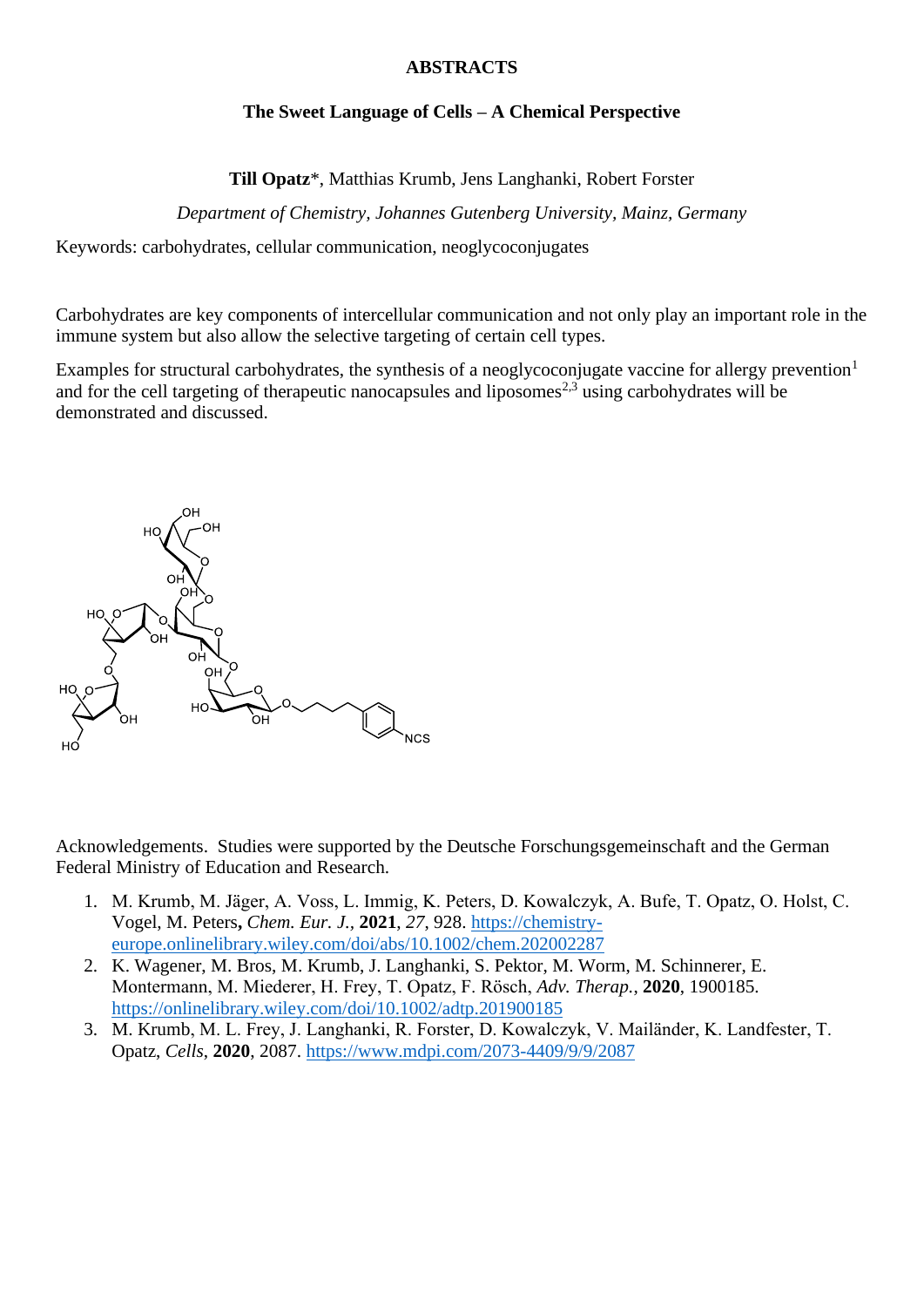#### **Mycobacterial envelope fortifications: structure and function.**

Laeticia Alibaud<sup>1</sup>, **Jakub Pawełczyk<sup>2</sup>,** Laila Gannoun-Zaki<sup>1</sup>, Vipul K. Singh<sup>1</sup>, Yoann Rombouts<sup>3</sup>, Michel Drancourt<sup>4</sup>, Izabela Szulc-Kielbik<sup>2</sup>, Michal Kielbik<sup>2</sup>, Yann Guérardel<sup>3</sup>, Laurent Kremer<sup>1</sup>, Magdalena Klink<sup>2</sup>, and Jaroslaw Dziadek $^2$ 

*<sup>1</sup>Laboratoire de Dynamique des Interactions Membranaires Normales et Pathologiques, Université de Montpellier, France, <sup>2</sup> Institute for Medical Biology, Polish Academy of Sciences, Lodz, Poland, <sup>3</sup>Université de Lille 1, Unité de Glycobiologie Structurale et Fonctionnelle, France, UMR 8576, 59650 Villeneuve d'Ascq, France, <sup>4</sup>Unité de Recherche sur les Maladies Infectieuses et Tropicales Emergentes, UMR CNRS 7278, IRD 198, INSERM 1095, Faculté de Médecine, Marseille, France*

**Keywords:** *Mycobacterium tuberculosis*, *Mycobacterium marinum*, Lipooligosaccharides, THP-1-derived macrophages, TLR2, Infection

The mycobacterial cell envelope is essential for *Mycobacterium tuberculosis* growth and survival. It is a highly impermeable barrier thereby providing protection from many antibiotics, and also allows the pathogen to proliferate within macrophages and persist for extended periods in the infected host. It comprises mainly two types of lipids: (i) the very long-chain fatty acids, mycolic acids, covalently attached to the arabinogalactan/peptidoglycan backbone, and (ii) a vast panoply of structurally diverse, extractable compounds among which glycolipids are the first-line molecules involved in host-pathogen interactions. Lipooligosaccharides (LOSs) are cell surface-exposed glycolipids capable of modulating the host immune system, suggesting that they may be involved in the early interactions of tubercle bacilli with macrophages. We addressed whether LOS composition affects the uptake of *M. marinum* - a *surrogate* model for tuberculosis-like infection by professional phagocytes. Mutants with various truncated LOS variants were generated, leading to the identification of several previously uncharacterized biosynthetic genes (*wbbL2*, *MMAR*\_*2321*, and *MMAR*\_*2331*). Biochemical and structural approaches allowed resolving the structures of LOS precursors accumulating in this set of mutants. These strains with structurally defined LOS profiles were then used to infect both macrophages and *Acanthamoebae*. We provide the first evidence that LOSs inhibit the interaction between mycobacterial cell wall ligands and appropriate macrophage pattern recognition receptors, affecting uptake and elimination of the bacteria by host phagocytes.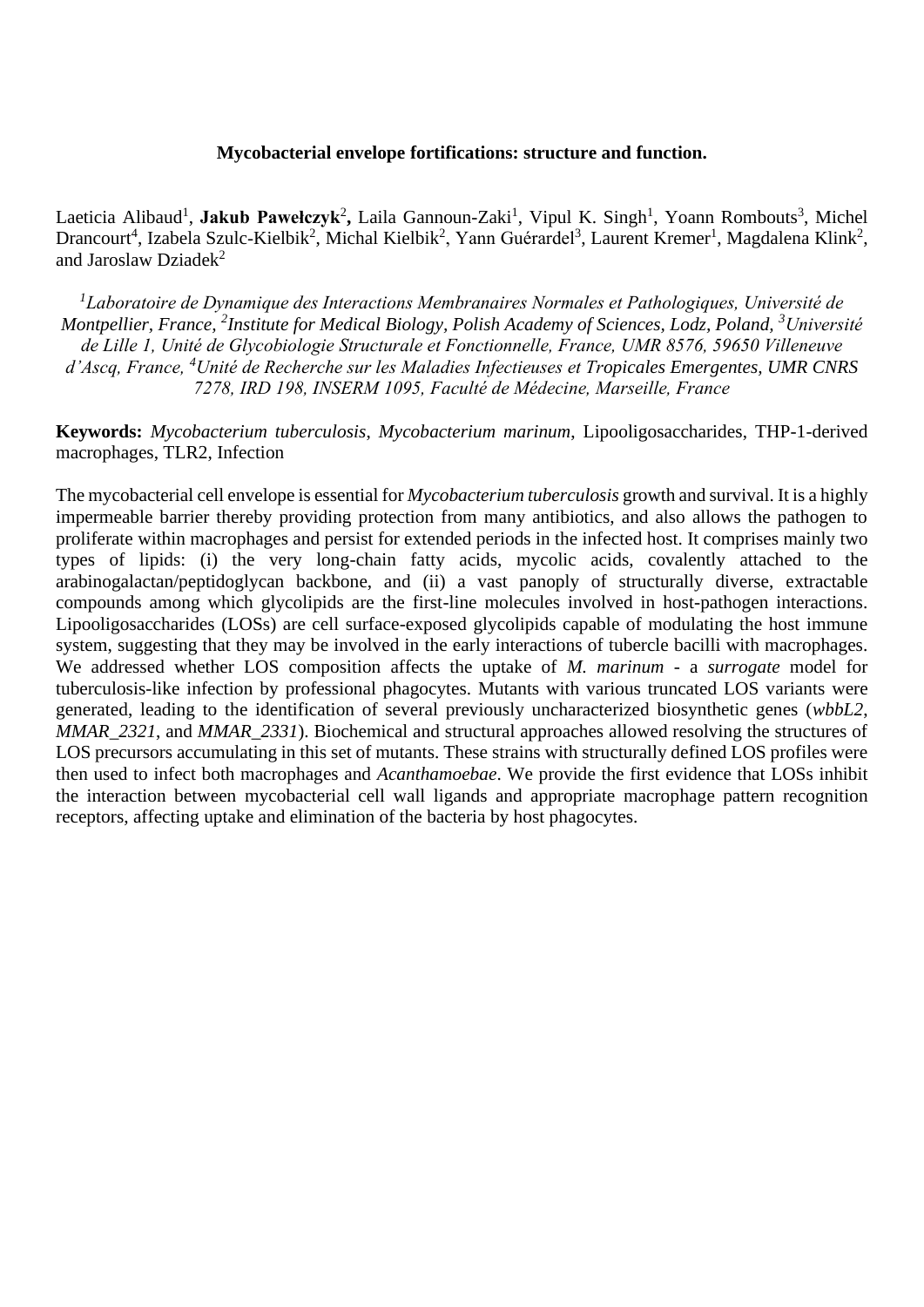### **The melibiose-derived glycation product mimics a unique epitope present in human and animal tissues**

#### **Andrzej Gamian**

## *Department of Immunology of Infectious Diseases, Hirszfeld Institute of Immunology and Experimental Therapy, Polish Academy of Sciences*

Glycation is a non-enzymatic process of binding of carbohydrates and other aldehydes with amino groups of proteins. Recently, we have reported on the synthetic melibiose-derived glycation product (MAGE) that mimics a unique epitope present in human and animal tissues [1]. In contrast to known classical advanced glycation end-products, the MAGEs are synthesized in anhydrous conditions. The generated mouse anti-MAGE monoclonal antibody recognized the native analogous product in living organisms of novel and unique structure, called AGE10. The MAGE cross-reactive autoantibodies were detected in patients with diabetes [1]. Analysis of serum of patients with Alzheimer's disease revealed that the level of AGE10 is lower than in healthy people, while immune complexes are in higher levels. Immunohistochemical pattern of muscle of diabetic patient contains more AGE10 epitope than muscle of healthy person at physiological level. Our other study revealed that tissue damaged with dioxin is recognized with MoAb anti-MAGE indicating that AGE10 is a marker of damaged tissue. There is no correlation of AGE10 with glucose and HbA1c levels, but there is positive correlation with glomerular filtration coefficient (eGFR) as revealed in diabetic patients with microangiopathy. In diabetic patients AGE10 was significantly higher in patients with microangiopathy, in whom was lower in patients treated with aspirin, thus AGE10 might be considered as a marker of metabolic diseases complications (obesity). In patients with allergic rhinitis and chronic Epstein-Barr virus infection at different stages of virus persistence (active and latent phase) AGE10 is lower while complexes are at higher levels. Possible participation of intestinal microbiome in formation of AGE10 will be discussed.

1. Staniszewska, M.; Bronowicka-Szydełko, A.; Gostomska-Pampuch, K.; Szkudlarek, J.; Bartyś, A.; Bieg, T.; Gamian, E.; Kochman, A.; Picur, B.; Pietkiewicz, J.; Kuropka, P.; Szeja, W.; Wiśniewski, J.; Ziółkowski, P.; Gamian, A. The melibiose-derived glycation product mimics a unique epitope present in human and animal tissues. Sci. Rep. 2021 doi:10.1038/s41598-021-82585-7.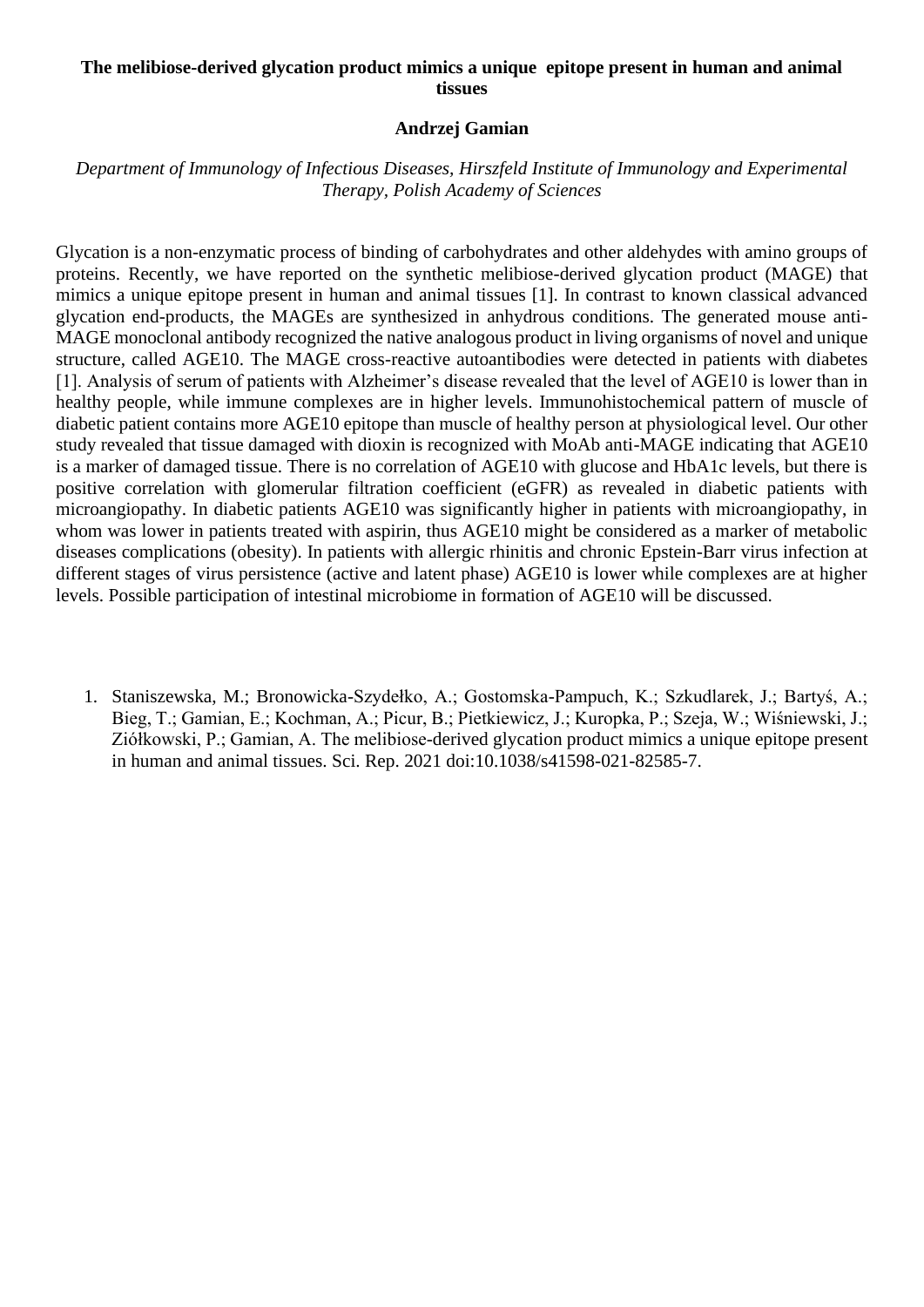#### **Multifaceted** *Proteus* **polysaccharides – serology, structure, and biological role**

**Dominika Drzewiecka**, Magdalena Moryl, Agata Palusiak, Małgorzata Siwińska, Agnieszka Torzewska, Agnieszka Zabłotni, Antoni Różalski

*Department of Biology of Bacteria, Institute of Microbiology, Biotechnology and Immunology, Faculty of Biology and Environmental Protection, University of Lodz, Poland*

Keywords: biofilm, lipopolysaccharide, O serogroup, *Proteus*, urinary stones, vaccine

The lecture presents a progress in the studies carried in the Department of Biology of Bacteria, University of Lodz, Poland, on the polysaccharides produced by the bacteria belonging to the genus *Proteus*. These bacilli are widespread among animals and found in natural environments, but are also known as being human opportunistic pathogens. Lipopolysaccharide (LPS) and other surface polysaccharides are important virulence factors of the bacteria. On the basis of LPS serological studies, we have classified hundreds of clinical *Proteus* strains isolated from patients in central Poland to proper O serogroups. Moreover, we have indicated the serogroups prevalent among Polish patients and recognized several new O serogroups or subgroups, extending the previously existing serological classification scheme. Molecular bases of the serological differentiation of *Proteus*strains were also determined. Some serological similarities between *Proteus* and *Klebsiella* O antigens have been found, thus giving the possibility to employ them in future vaccines which are needed, since both genera play an important role in urinary tract pathogenesis. The influence of *Proteus* lipopolysaccharides in crystal formation and their aggregation in the urinary stones development was indicated, which is depending on the LPS concentration and chemical structure. Furthermore, it was demonstrated that planktonic or biofilm lifestyle may affect *Proteus* LPS length and structure. The studies on *Proteus* biofilm allowed to identify some factors significantly increasing the production of exopolysaccharides composing a biofilm matrix.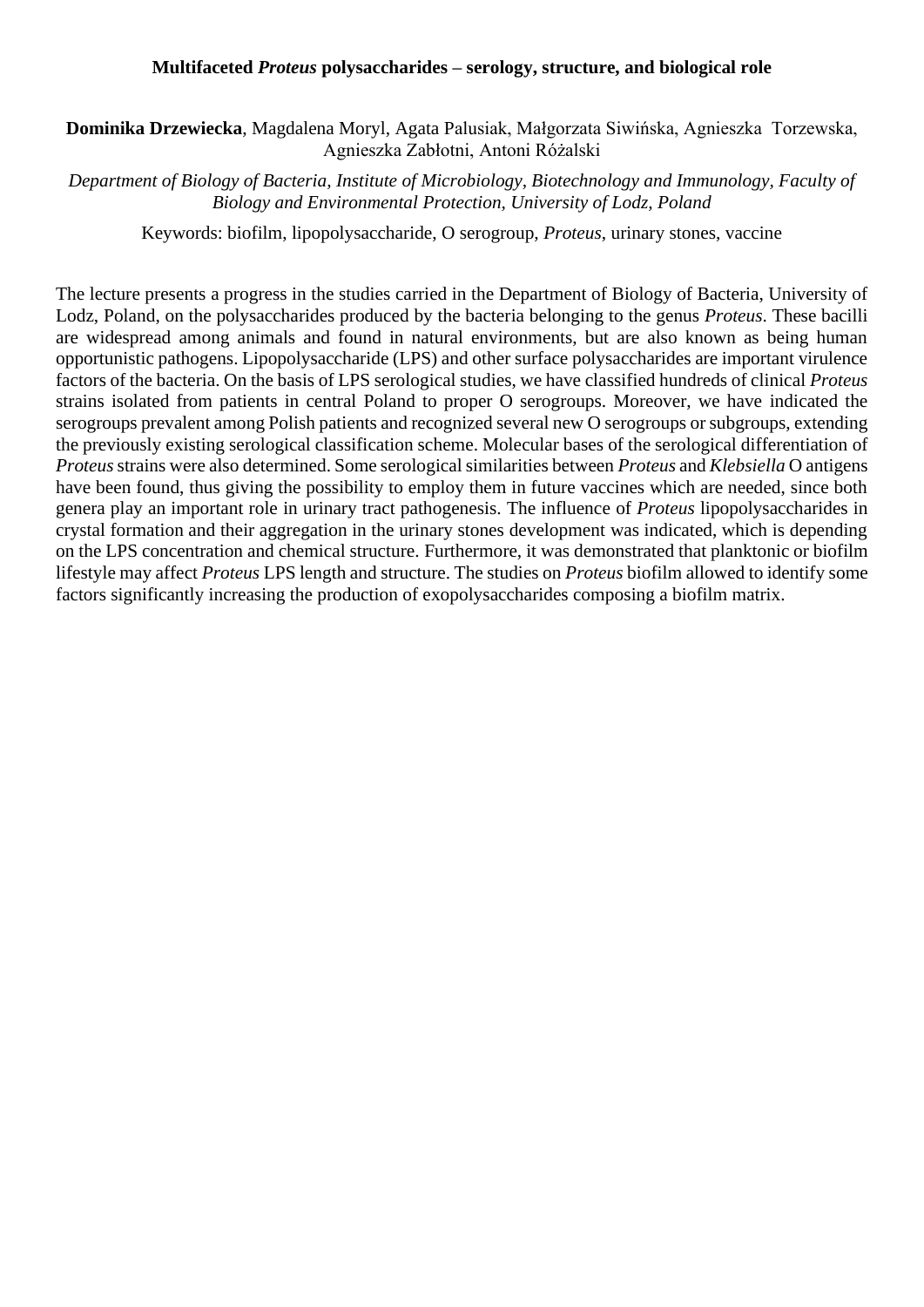#### **Interaction of factors specific for complement lectin pathway with microbial surface structures**

**Maciej Cedzyński**<sup>1</sup>, Jolanta Łukasiewicz<sup>2</sup>, Katarzyna Kasperkiewicz<sup>3</sup>, Gabriela Gajek<sup>1</sup>, Aleksandra Man-Kupisińska<sup>2</sup>, Anna Brzostek<sup>4</sup>, Anna Maciejewska<sup>2</sup>, Agnieszka Szala-Poździej<sup>1</sup>, Czesław Ługowski<sup>2</sup>,

Jarosław Dziadek<sup>4</sup>,

Anna S. Świerzko<sup>1</sup>

*<sup>1</sup>Laboratory of Immunobiology of Infections, Institute of Medical Biology, Polish Academy of Sciences, Łódź, Poland; <sup>2</sup>Department of Immunochemistry, L. Hirszfeld Institute of Immunology and Experimental*  Therapy, Wrocław, Poland; <sup>3</sup>Institute of Biology, Biotechnology and Environmental Protection, University *of Silesia, Katowice, Poland; <sup>4</sup>Laboratory of Mycobacterium Genetics and Physiology, Institute of Medical Biology, Polish Academy of Sciences, Łódź, Poland*

Keywords: complement, lectin pathway, collectin, ficolin, lipopolysaccharide, lipoarabinomannan

The lectin pathway of complement system (LP) is considered important branch of the immune response. The LP-specific pattern-recognising molecules (PRM) are some collectins (mannose-binding lectin, collectin-10, collectin-11) and ficolins (ficolin-1, ficolin-2, ficolin-3), forming complexes with proteins of the MASP family (MASP-1, MASP-2, MASP-3, MAp19, MAp44). As the lectins, they recognise variety of glycoconjugates exposed on the surface of bacteria, fungi, viruses, parasites or altered (apoptotic/necrotic/cancer) host's cells. Their ligands are pathogen-associated molecular patterns (PAMP) or danger-associated molecular patterns (DAMP). Recognition results in opsonisation what facilitates phagocytosis and initiation of complement activation by MASP, leading to further opsonisation with activated factors and/or direct lysis of target cells.

We present a review of our data concerning recognition of microbial antigens by collectins and ficolins, its molecular basis and biological consequences. Interactions of the mentioned PRM with bacterial cells, lipopolysaccharide (LPS) core oligosaccharides (*Proteus vulgaris, Hafnia alvei,* and *Yersinia enterocolitica*) and O-specific polysaccharides (*Hafnia alvei*), exopolysaccharide (*Escherichia coli*) as well as mycobacterial lipoarabinomannan (ManLAM) and antigen 85 (Ag85) complex will be discussed. Furthermore, we will demonstrate reactivity of collectins and ficolins with some clinical strains, isolated from patients suffering from hospital infections.

Acknowledgements. Studies were partially supported by National Science Center (Poland), grants 2015/17/B/NZ6/04250 and 2018/31/B/NZ6/03514